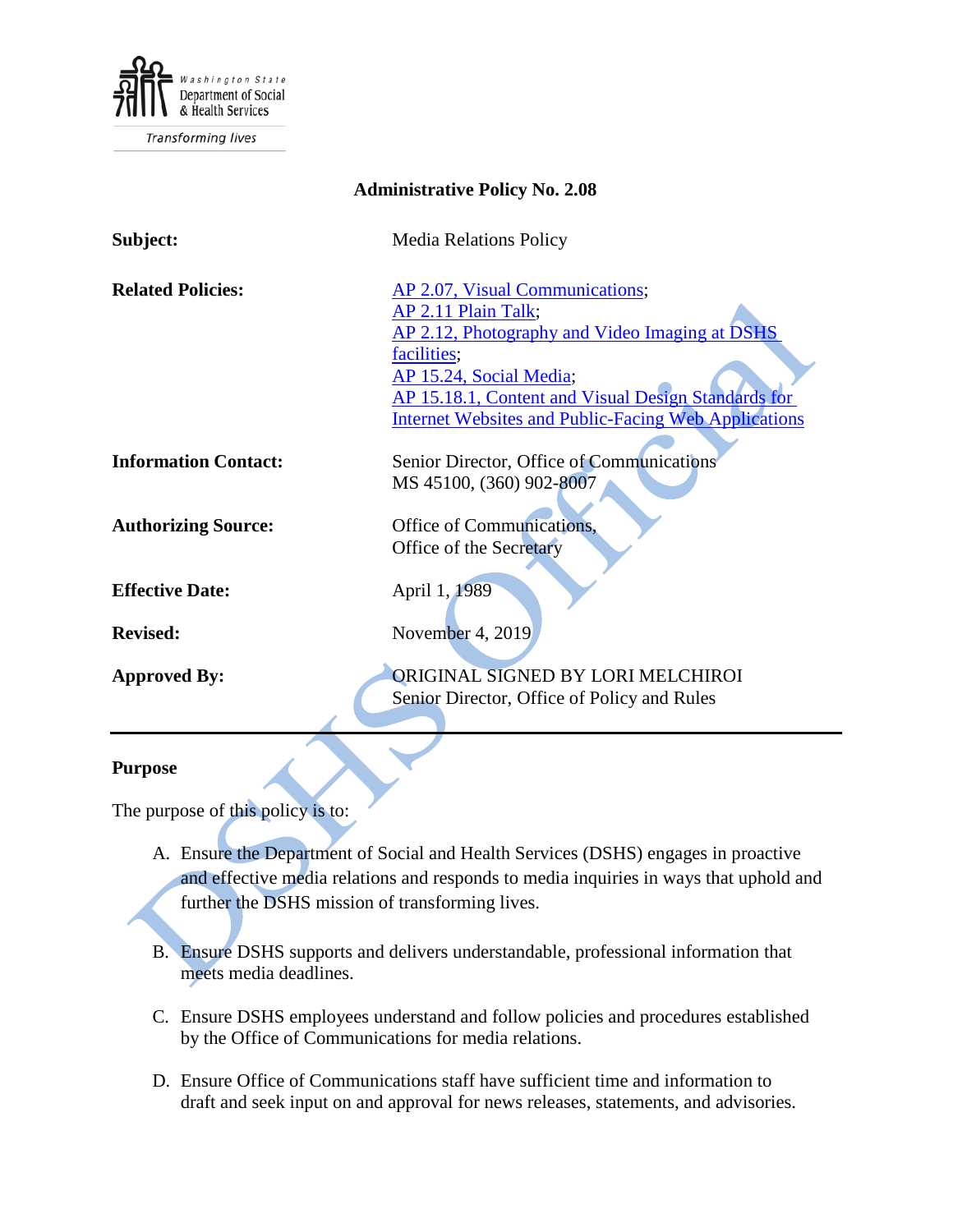Administrative Policy No. 2.08 November 4, 2019 Page 2

- E. Ensure designated staff are prepared to serve as agency, administration, division, or program spokespersons.
- F. Ensure media relations materials meet department branding standards, are written in plain talk, and align with the agency's mission, vision, goals, and priorities.
- G. Ensure understanding that all contracted marketing materials or external information tailored to the media is property of DSHS. As such, materials must be approved by and distributed in coordination with the Office of Communications.

### **Scope**

This policy applies to:

- Any DSHS employee, contractor or volunteer who receives an inquiry from the media or who is approached by a member of the media.
- All department staff, in all administrations, divisions and programs that develop news releases, statements and advisories for news media.

## **Definitions**

- **DSHS employees** are full-time or part-time department employees.
- **The Office of Communications, consists of media Relations, Visual** Communications and the Web Services Unit.
- **Media relations staff** are responsible for dissemination of information about the Department and its administrations and programs to the news media, through social media and through the Department website, and for facilitating media access to DSHS residential facilities and to public events sponsored by the Department and its administrations.
- **Social media** is any web-based technology that enables and facilitates rapid communication and/or networking through the Internet and/or cellular networks for mobile devices. Examples of social media include, but are not limited to, Twitter, Facebook and YouTube. The Department has a detailed [social media policy](http://one.dshs.wa.lcl/Policies/Administrative/DSHS-AP-15-24.pdf) (AP 15.24).
- **Visual Communications** designs and produces agency publications, brochures and other materials for external audiences. Information relating to this is found in [Administrative Policy 2.07](http://one.dshs.wa.lcl/Policies/Administrative/DSHS-AP-02-07.pdf)
- **Web Services** is responsible for design and maintenance of the DSHS external website.
- **Branding standards** are found in the [DSHS Branding Standards and Style Guide](http://one.dshs.wa.lcl/Communications/Resources/DSHS-Style-Guide.pdf) and include the use of the DSHS logo, approved fonts for agency publications, templates and related materials.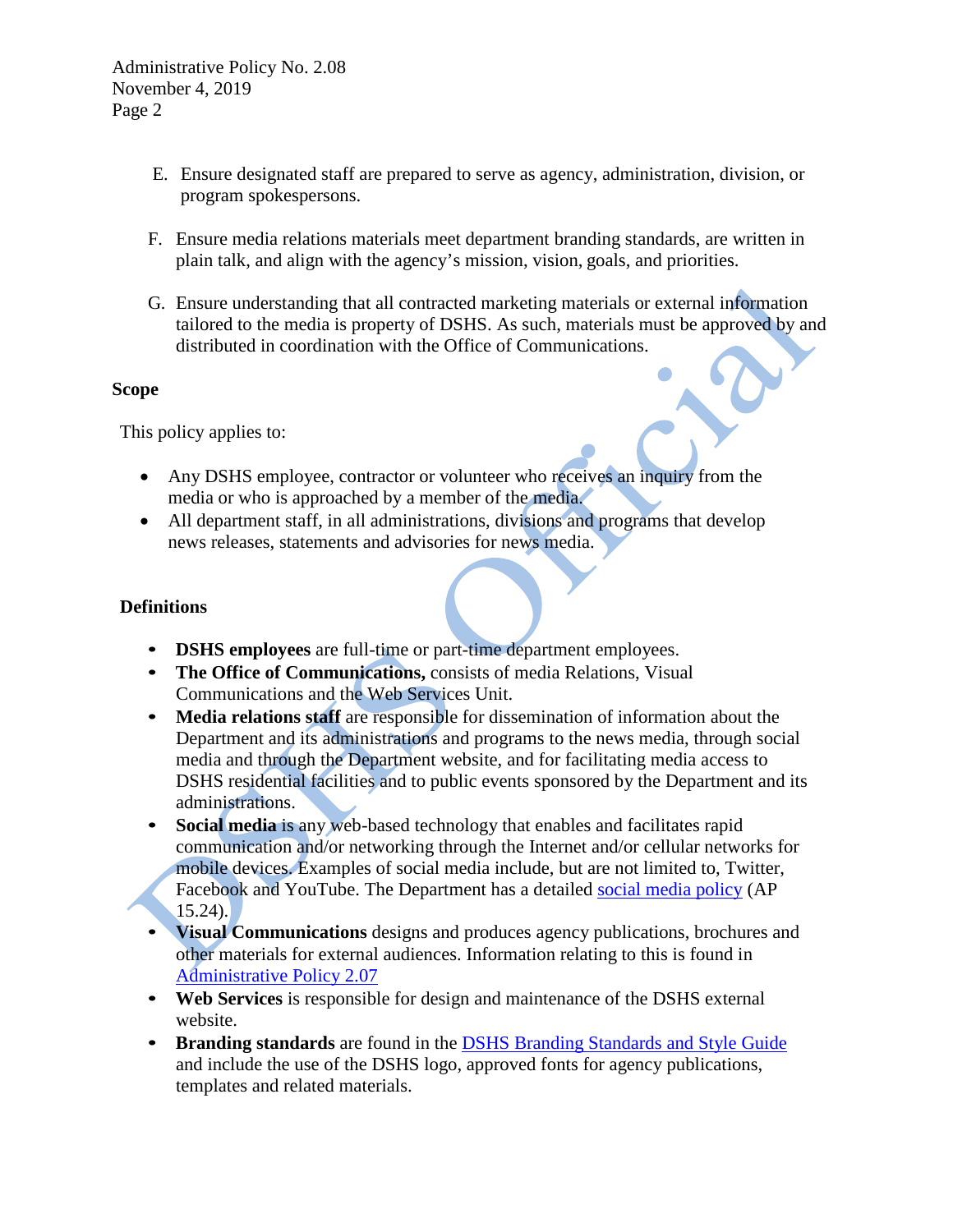# **Policy Requirements**

- A. The DSHS Office of Communications will be responsive to news media requesting information and to administrations requesting assistance in responding to news media.
- B. The Office of Communications will assign a media relations manager to each administration who will work with the administration on external communications, including news releases, statements, advisories, social media messages and presentations. Administrations may ask their media relations managers for advice and assistance on communications internal to their administrations, especially those that may draw media attention.
- C. Office of Communications staff will work with the Department Secretary, senior leadership and assistant secretaries or their designees to develop the content of messaging for DSHS external communications, to include bullet points, statements, news releases, fact sheets and other products.
- D. In consultation with the Office of Communications, the Department Secretary and assistant secretaries may designate a representative to speak to the media on their behalf. Individuals designated to speak to the media must have taken the media relations course offered by the DSHS Office of Communications or work directly with Office of Communications staff on messaging, including, if needed, a mock interview to prepare for media questions. Course dates and registration for media relations training are available through the [Learning Management System.](https://gm1.geolearning.com/geonext/wasdop/DisplayWidgetPage.geo?id=HzIsDdI%2f65XXrIJB%2f5EjJmQBL6XjK7pq1mAswWulaSyzy%2fUr3mx5qA%3d%3d&nav=DOP_MS_Home_NAV)

## **Process for responding to media inquiries**

### **Roles and responsibilities**

A) DSHS employees, contractors and volunteers

Any DSHS employee, contractor or volunteer contacted by the news or social media will immediately, and before responding to any media request, notify their supervisor and the Office of Communications and provide information on the contact. Failure to comply with the requirements of this policy may result in disciplinary action up to and including discharge from employment.

# **B) Office of Communications staff**

Office of Communications staff will contact the reporter to determine information needs and deadlines

The media relations manager will notify the DSHS secretary, the applicable assistant secretary, the chief of staff, other executive-level management as appropriate and the Office of Communications senior director that the request has been received. The notification should